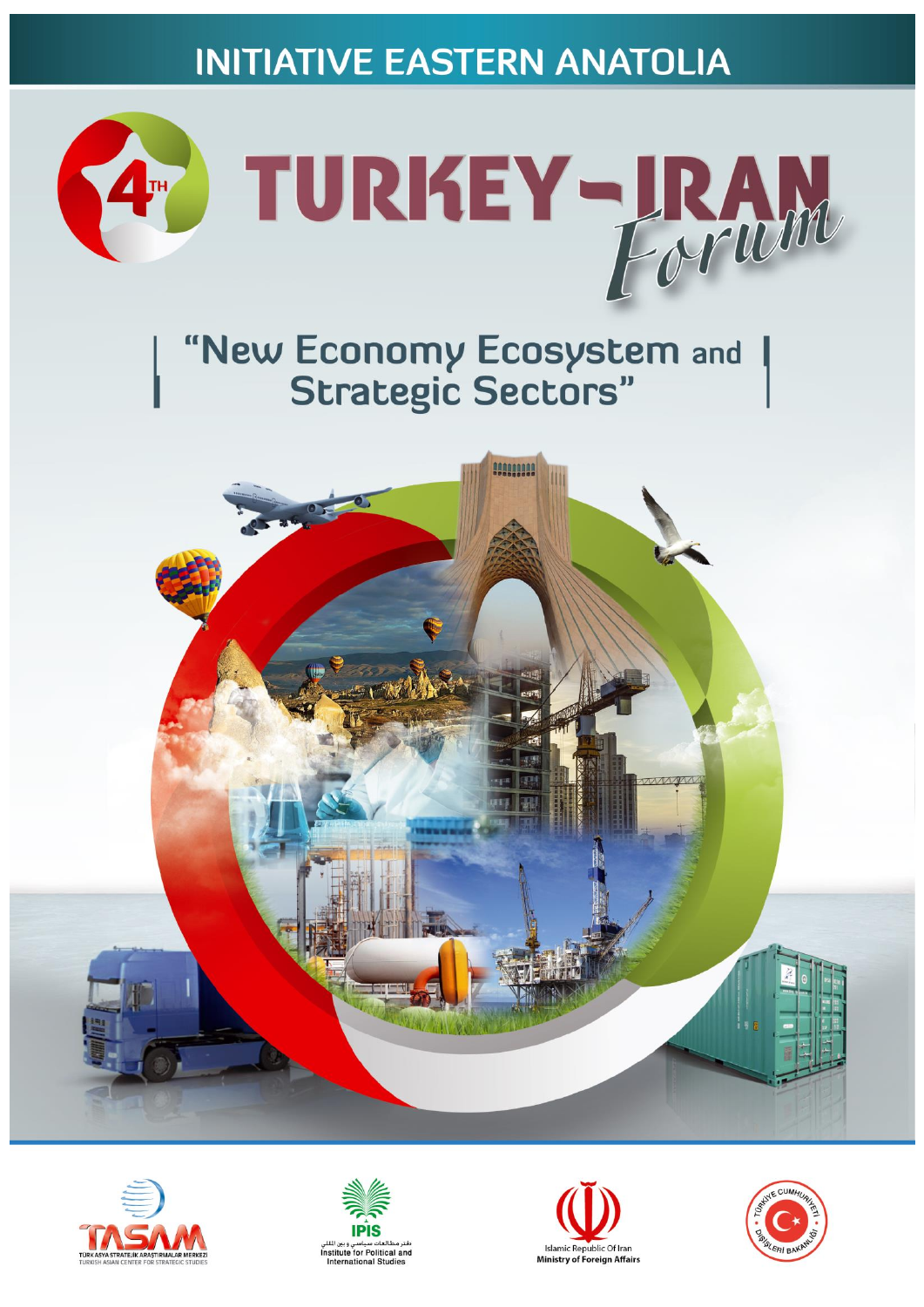

### **STRATEGIC VISION DOCUMENT**

# **INITIATIVE EASTERN ANATOLIA 4 TH TURKEY - IRAN FORUM**

**"New Economy Ecosystem and Strategic Sectors"**

### **( 05-06 November 2018, Tabriz )**

**Turkey** and **Iran**; as the two countries that have potential of being regional powers and sharing common historical and cultural values, have always been in relation even though there have been occasional ups and downs. The strong historical infrastructure, administrative accumulation and cultural dominance of both of these nations cause this relation to be non-hegemonic and partly competitive, but at the same time sustained in an interaction between equals. This is the unique element that ensures the continuity of the interaction between the two countries.

In current world system, where bilateral economic relations are mostly reflected on other relation fields directly or indirectly, actual state of Turkey-Iran relations seems to be moving reversely. It is observed that volume and depth of economic relations can not reach the levels they deserve, and besides, developments in economic relations seem to be dependent on the developments in security and international politics. Today, we confront this as a fact that the two countries are far from reaching the trade volume target of at least **30 billion dollars** determined by their respective authorities. In 2016, when the import-export ratio with Iran is balanced on a quantity basis, the volume of foreign trade is only 9.6 billion dollars. Imports from Iran in 2016 decreased by about 25% to \$ 4,699 billion, while exports to Iran reached \$ 4,966 billion with an increase of about 38%. Obviously, it is necessary to take serious and concrete steps to reach the target volume of foreign trade within these data.

The recent developments and the experiences of these developments under the influence of intraregional and exterritorial forces have pushed the two countries to take important steps towards transforming the conflicting interests of these two neighbors in the real-political arena into competition; then transforming this competition into regional cooperation. The **"Nuclear Negotiation Process"**, which US President Donald Trump has a clear negative attitude after he has taken the power, and thus has interrupted on a large scale, appears to be a partial disappointment for Iran as well as an incentive to regional co-operation. However, Turkey, as regional and international developments push her so, also tends to search for alternative steps leading to alternative cooperations. These political developments seem to close Iran and Turkey up.



**INITIATIVF EASTERN ANATOLIA** 





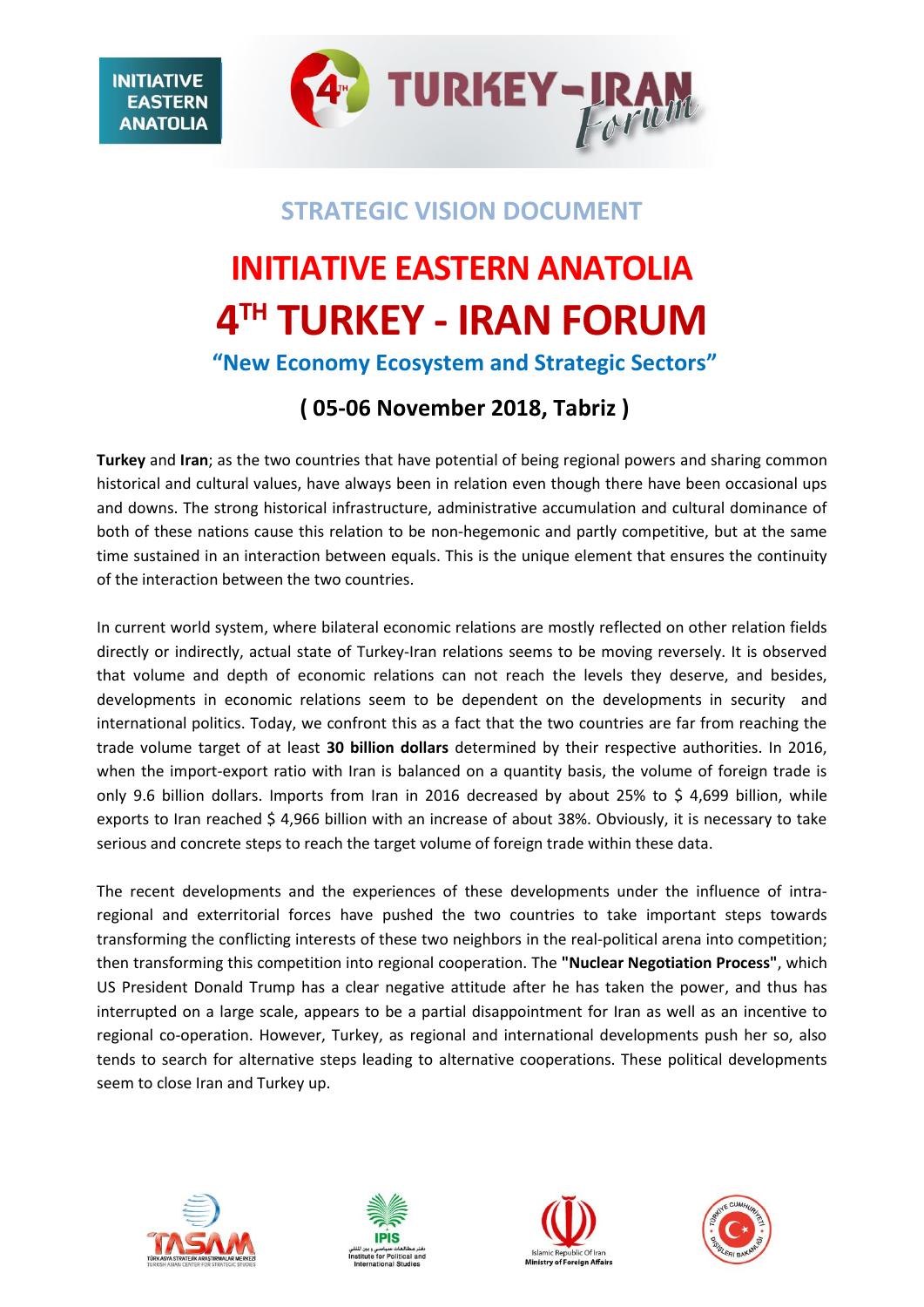

With the last meeting of **High Level Cooperation Council** as a joint initiative of Turkey and Iran performed in October 2017 at the highest level, it is observed that decisions taken were very important steps towards the development of bilateral relations. Effective and concrete decisions like the use of national currencies in bilateral trade, both countries to mutually open branches of national banks, encouraging the investment of Turkish firms in Iran's energy development investment, border Gates like Dogubeyazit, Kapıköy and Esendere to be open for 24 hours, will be effective in reaching the target of 30 billion dollars trade volume in the coming period.

### **Eastern Anatolia in Turkey - Iran Relations**

Eastern Anatolia and Ağrı province has had a strategic location not only for Iran - Turkey connection but also for the Middle East, the Caucasus and the Black Sea countries. Furthermore, Eastern Anatolia has been one of the key cities in bilateral political and economic relations throughout history. Ağrı has been a stakeholder of economic, cultural competition and cooperation on the border with Iran, thru the history.

Today, Eastern Anatolia plays the role of an exit door for Turkey through Iran to Central and South Asia as well as the Caucasus countries. Likewise for Iran, it is the access point to all European countries and European World.

Within the context of economic relations' contribution to political relations; signing a preferential trade agreement between Iran and Turkey, establishment of a free trade zone, modernization of border crossings, opening of new border crossings, development of relations between commerce and industry chambers, intensification of cooperation between Iranian & Turkish Business Councils, organizing effective fairs for mutual trade, development of opportunities for - highway, - railway and airway, creating close relations between twin towns, establishing effective civil society in both countries are important topics for mutual relations.

In addition, the development of Turkey - Iran relations will make major contribution to the economic development of Ağrı and the Eastern Anatolia Region. The development of trade and economic relations of the two countries will also contribute to the solution of socio-economic problems in Ağrı and Eastern Anatolian cities.

### **Turkey - Iran Forum**

The main objective of the events to be held in **2018** in **Tabriz** is to provide the mutual deepening of the economies of Iran and Turkey with strategic contribution; privately at cities and generally at the whole of Turkey. The main theme of 3. Turkey - Iran Forum performed in 2017; **"30-50 Billion Dollars Opportunities for Trade Volume",** was the main agenda of last High Level Cooperation Council meeting where Turkish and Iranian presidents came toagether.







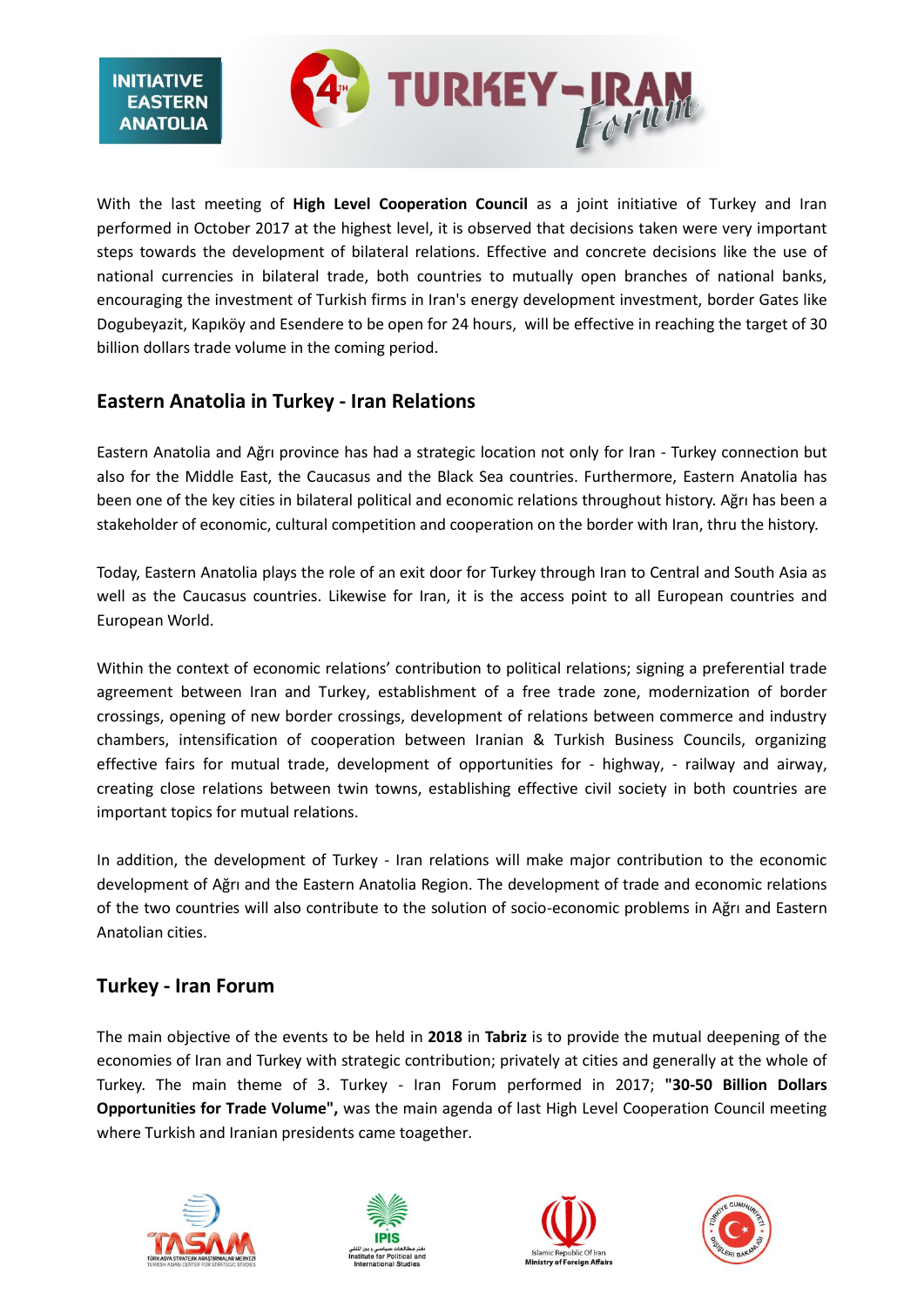

The necessity for the elimination of border transportation problems urgently, the working of transportation corridors without problem, optimization of time in trade process, and the necessity of reflecting concrete policies on the field were other main topics discussed in the third Forum and it was decided to make arrangements about the border gates. In this context, it can be said that the Forum Initiative has reached an experience that is not far from the real situation and solution-producing.

**4. Turkey - Iran Forum**, within all these developments and in the new era that bilateral economic relations seems to enter, aims to take steps towards financial and sectoral deepening on the basis of "high competition - high cooperation" and to support the political and strategic will. The establishment of strategic targets in line with the **"Prior Sectors"** determined by the experiences gained and the results of the studies have an important place in the process of development and institutionalization of the economic relations of the two countries.

### **Main Theme**

**New Economy Ecosystem and Strategic Sectors**

### **Prior Sectors**

**Public Diplomacy Language and Education Culture and Tourism Building, Construction and Infrastructure Energy Petrochemical and Investment Logistics, Transport and Communications Banking and Finance (Strategic Investment Fund) Economy and Trade Media and Communication Science and technology Institutionalization in Trade, and Business Culture**